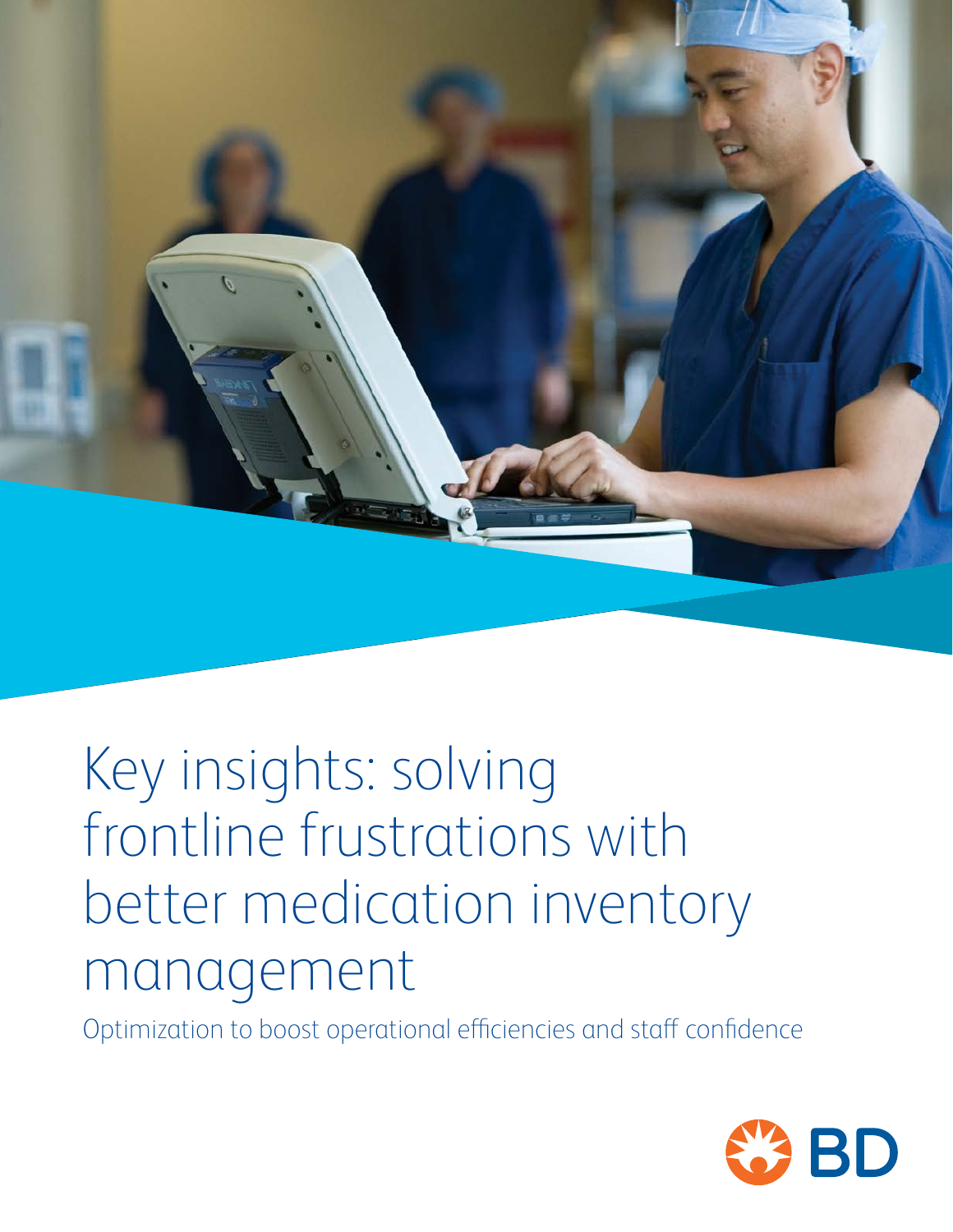### Reaching the next level of care

You always aim to provide the best quality care for every patient, but fragmented workflows and latent information can present obstacles to efficient everyday clinical care. The inability to coordinate operational data with actual patient needs results in staff frustration, not to mention wasted time and energy.

What if there were an easier way to alleviate all that extra work, by reducing uncertainties? What if there were a highly visible, comprehensive approach to medication inventory management—one designed to improve operational efficiencies and help pharmacists and nurses get back to more critical work? BD inventory optimization solutions do exactly that—leveraging your existing IT investments to create connectivity and near real-time communications—from ordering, to pharmacy, to administration, to bedside.

BD offers an automated source for centralized medication inventory management to help ensure medications are there when you need them. Our goal as your partner is to free up time, so you can direct more attention toward patient care, instead of making endless calls to track down missing medications, or manually trying to solve for drug shortages.



#### **Wasted time and effort**

One study at a 1,000-bed hospital showed 150–175 missing medication requests per day, which led to staff frustration and tension between departments.<sup>1</sup> Frustrations in everyday operations can cause undue stress, while unforeseen challenges and health crises have resulted in hospitals running out of beds, and clinicians running out of steam.



#### **Optimized medication management**

BD inventory optimization solutions are designed to work together, helping you stay informed, more accurately managing medication inventory logistics and simplifying workflows—allowing frontline staff more time to invest in patient care and medication safety.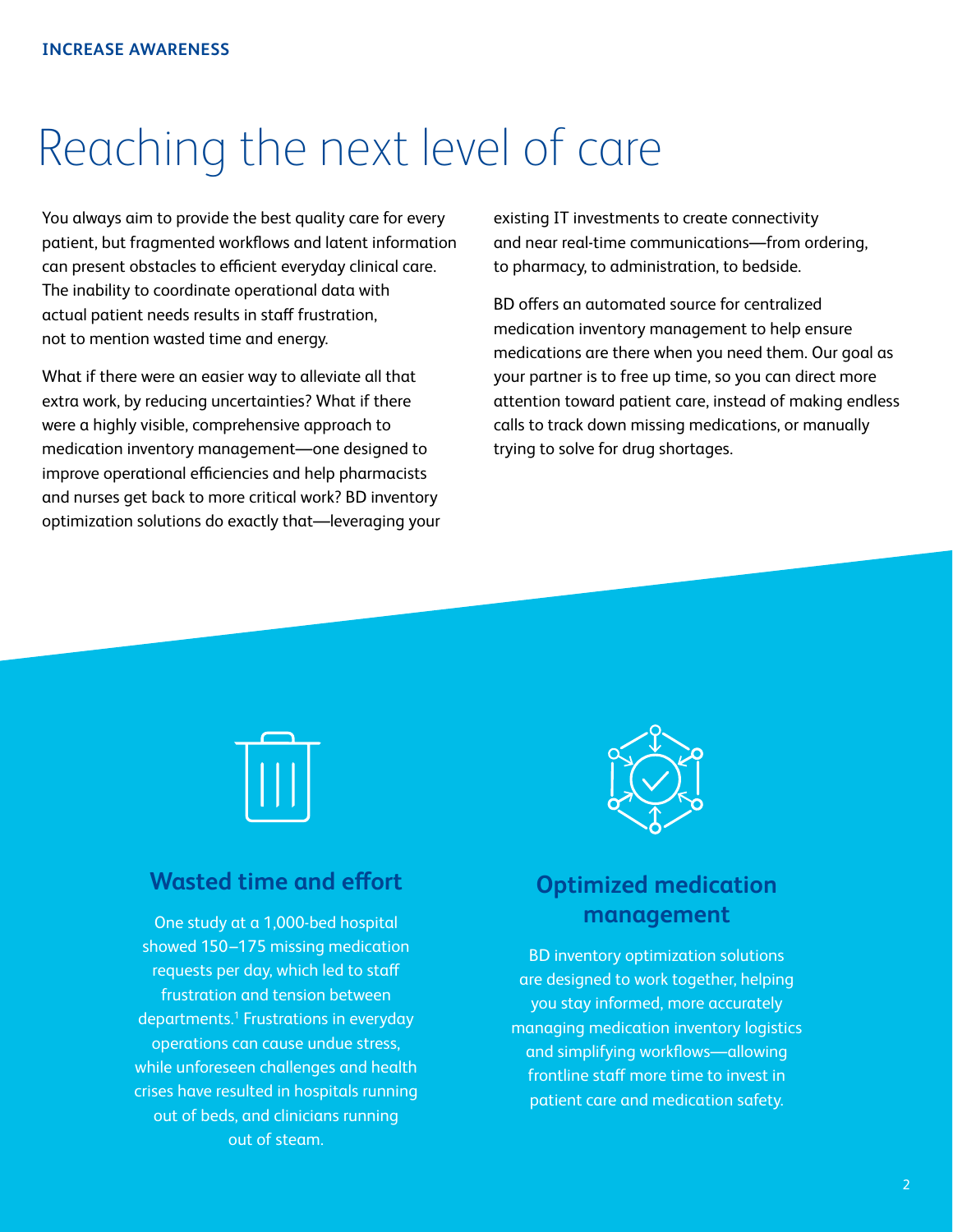## Equipping your staff for success

Your BD Pyxis™ MedStation™ ES automated medication dispensing cabinet is already helping clinicians safely and efficiently dispense the right medications when they need them.2 But you're still bogged down by wait times and distractions—in fact, nurses administering medications, and pharmacists and technicians dispensing medications, are interrupted as often as every 30 seconds.<sup>3</sup> And each interruption results in a 12.7% increased risk of a medication error—that error rate tripled when a nurse was interrupted 6 times.<sup>4</sup>

BD HealthSight™ Inventory Optimization delivers data you can act on through recommendations to automate manual steps and reduce variability so you can get back to more purposeful work. With the added power of BD Pyxis™ Logistics, you can increase accuracy through barcode-assisted technologies and standardize medication usage processes to alleviate employee stress, avoid potential patient care delays and promote formulary adherence.

Nurses in one case study spent 30% less time removing medications and 32% less time on morning medication passes per patient.<sup>5</sup> BD HealthSight™ Inventory Optimization solutions can help advance and accelerate patient care programs and expanded expertise across the organization.

### **Enhancing your existing systems with the strategic interoperability of BD technologies unlocks more dynamic capabilities:**

- Automatically highlight critical patient needs
- Reduce workflow conflicts
- Simplify operational and clinical workflows
- Optimize refill frequencies
- Minimize missing medications

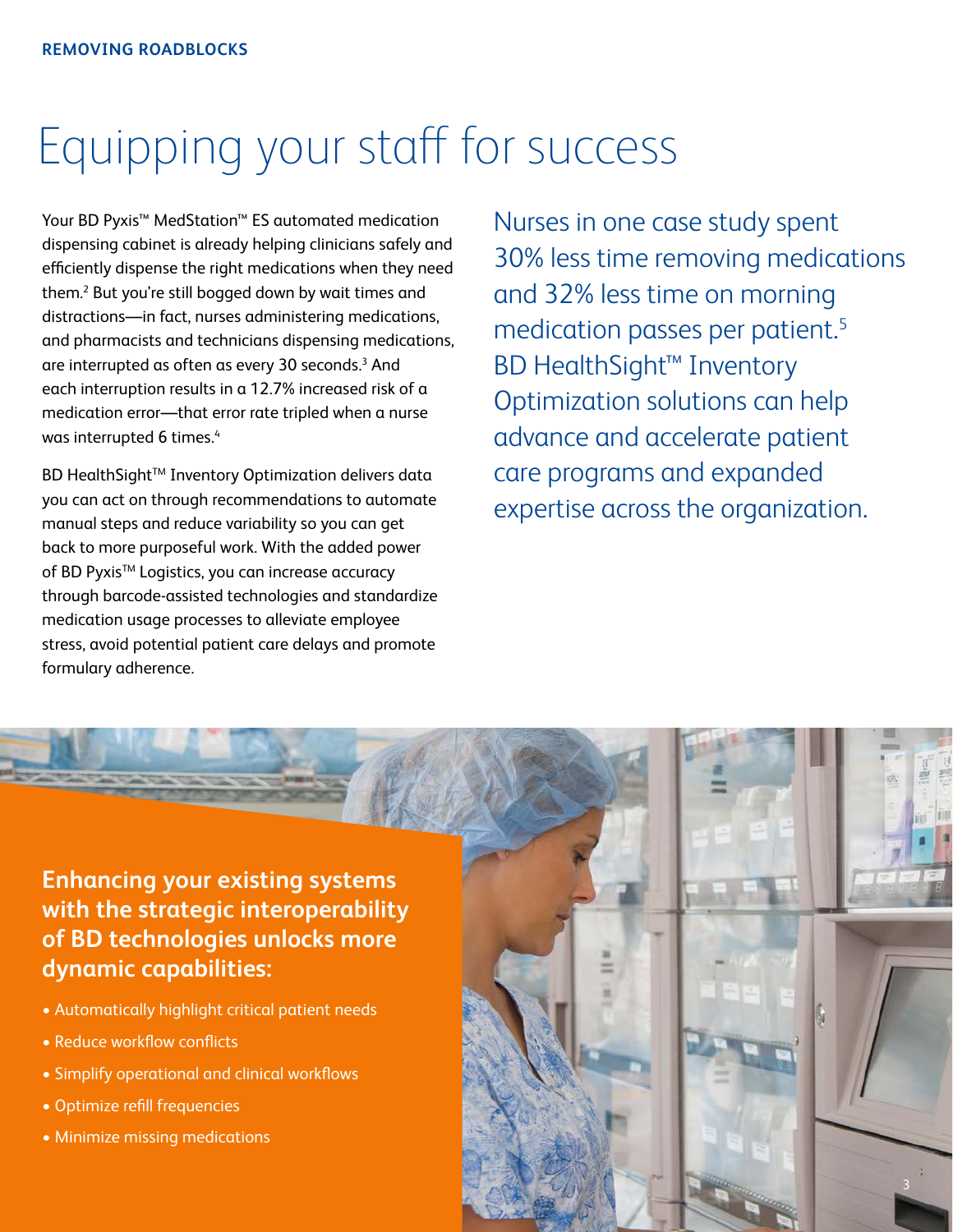### Focusing on what truly matters

You're dedicated to a high standard of care in your organization, as well as always maintaining compliance. But, there are often distractions that take time away from what matters most—your patients. Dealing with unproductive tasks—like searching for misplaced medications or trying to manage disparate formularies across isolated systems—can be both frustrating and stressful.

A recent study shows up to 38% of a nurse's time is spent on non-value-added activities: searching for medications that are unavailable, delayed documentation and unnecessary or redundant communication.6 These types of activities can be reduced through automated recommendations from BD HealthSight™ Inventory Optimization that can create repeatable workflows for you—removing the guesswork from everyday operations. When you implement inventory management from BD, you can help ensure medications are there when nurses need them.

Take your existing medication inventory management system to the next level with integrated, optimized solutions from BD. And free up more time to focus on all the critical responsibilities you have—in providing the best care for all patients.

#### **Partnering with BD allows you to:**

- Optimize medication inventory in both the pharmacy and care locations
- Improve coordination between teams
- Standardize formularies
- Reduce errors in medication distribution
- Invest more time on quality patient care

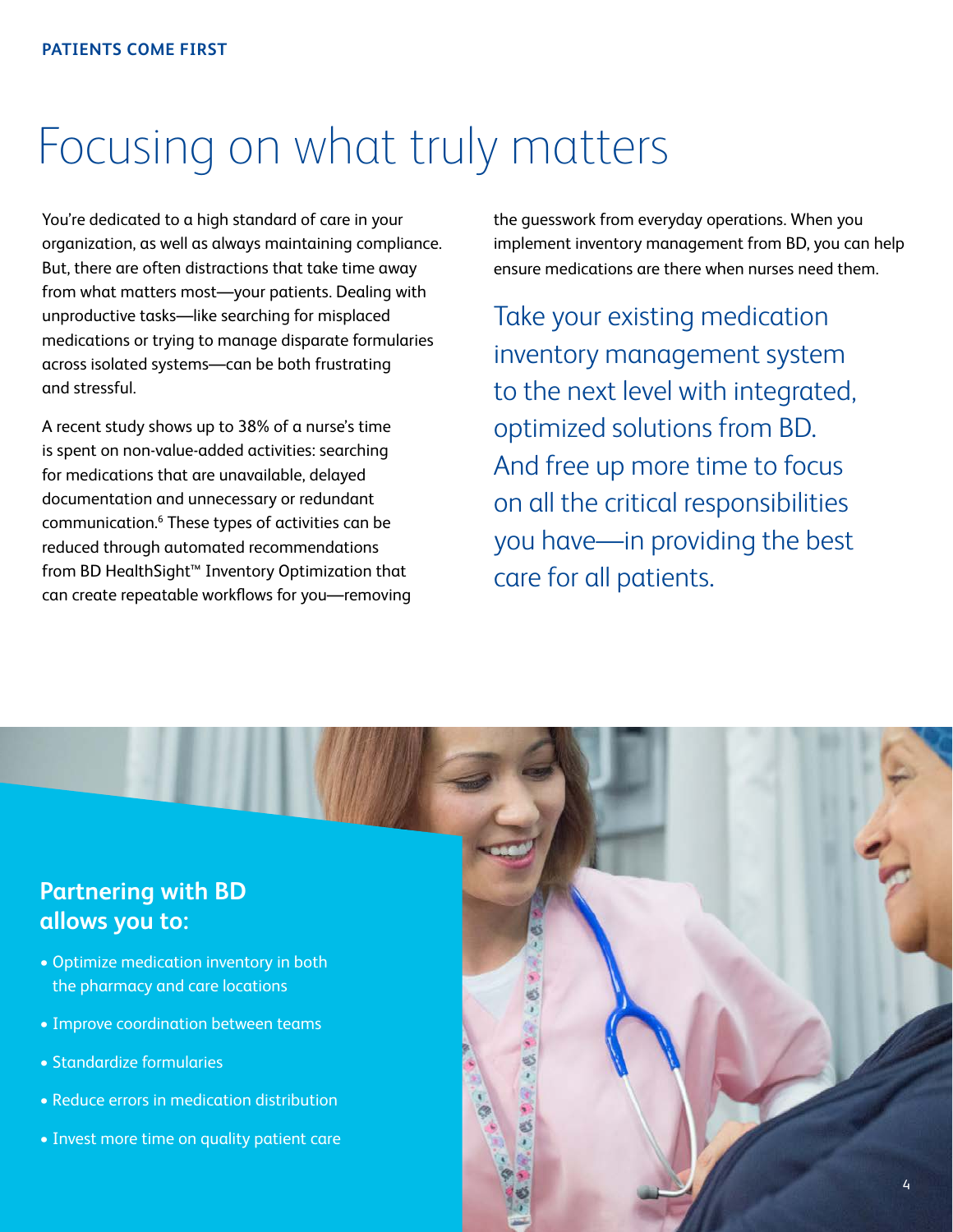### One proven, connected solution

We've talked about freeing up more time to focus on important tasks. But you can also help productivity and efficiency between your central pharmacy and clinical staff, too. Even across multiple locations. By capitalizing on your existing investment in BD Pyxis™

cabinets and then streamlining operations through additive BD inventory optimization solutions, the overall value in medication inventory management becomes a very strategic decision.

### An Insightful, Connected Medication Management System

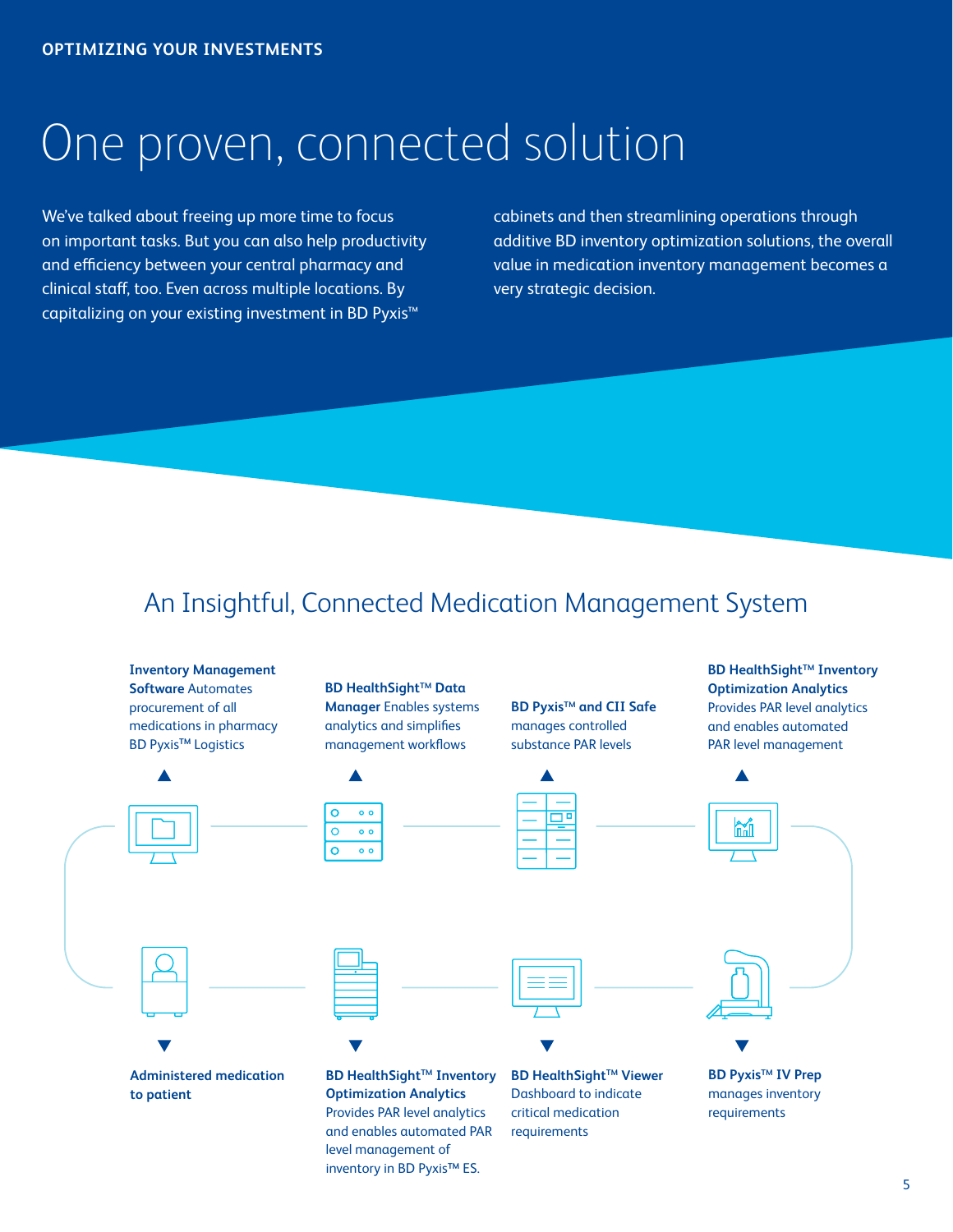### One proven, connected solution

#### **Ask yourself this:**

*If the answer to any of the following questions is "no," BD can help optimize your inventory management to remove roadblocks that can lead to pharmacy and clinical staff frustration.* 

- **Do you have the ability to maintain formulary integrity** on a consistent basis?
- **Are you able to determine when and where shortage** medications are available?
- **Are you able to easily shift medications between floors** or locations, so they can be most usefully allocated?
- **Do you have easy access to historical medication** usage data?
- **Are you able to anticipate changes to supply volumes** and facilitate inventory controls at the push of a button?
- **b** Do you feel you could improve morale and satisfaction levels across your organization by creating fewer interruptions each day?